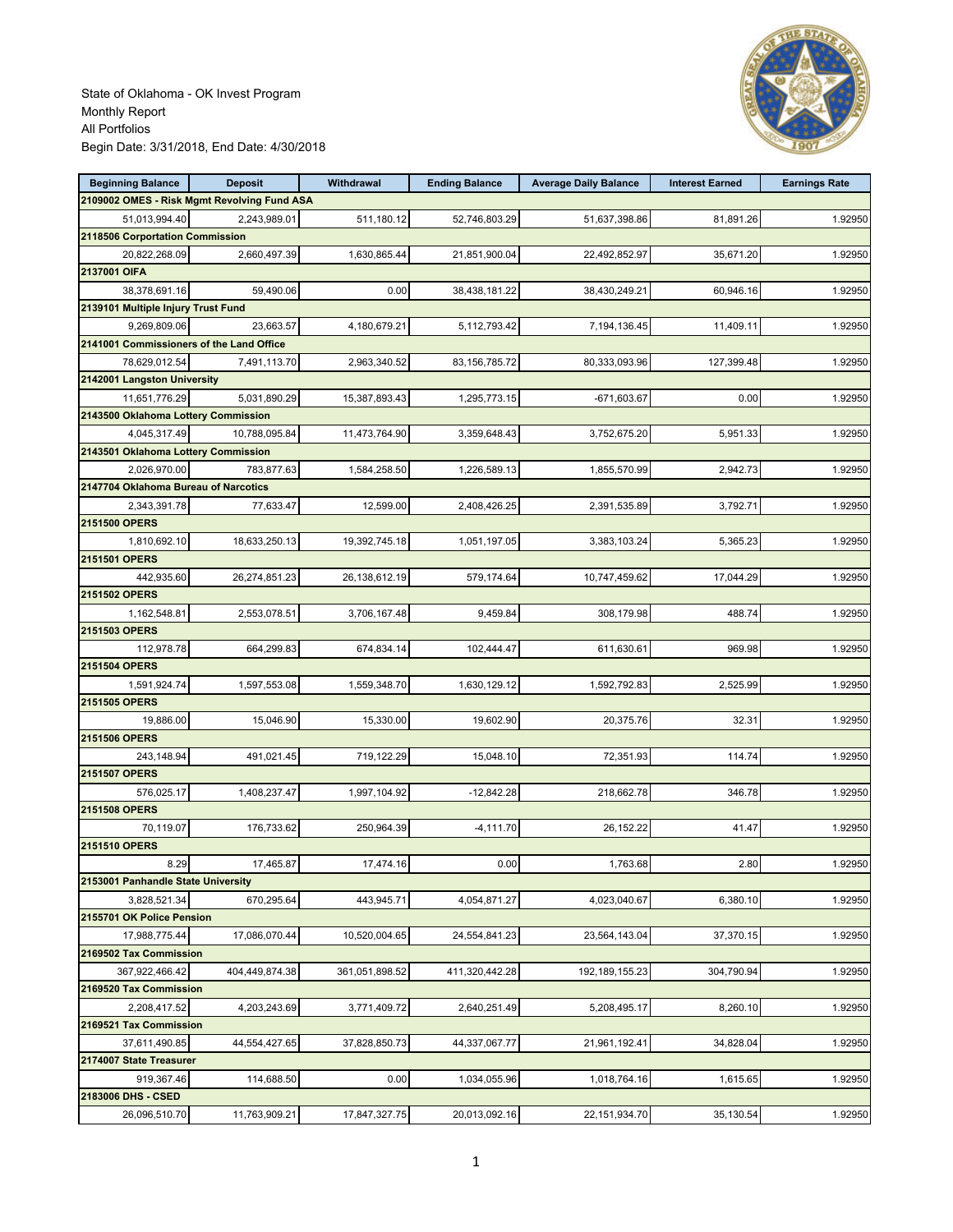| <b>Beginning Balance</b>                  | <b>Deposit</b>                               | <b>Withdrawal</b> | <b>Ending Balance</b> | <b>Average Daily Balance</b> | <b>Interest Earned</b> | <b>Earnings Rate</b> |
|-------------------------------------------|----------------------------------------------|-------------------|-----------------------|------------------------------|------------------------|----------------------|
| 7200039 Oklahoma Boll Weevil Eradication  |                                              |                   |                       |                              |                        |                      |
| 1,610,218.10                              | 62,585.05                                    | 31,993.17         | 1,640,809.98          | 1,628,732.64                 | 2.582.99               | 1.92950              |
| 7200320 Department of Wildlife            |                                              |                   |                       |                              |                        |                      |
| 1,643,674.85                              | 3,308,357.25                                 | 3,715,803.50      | 1,236,228.60          | 2,202,115.96                 | 3,492.31               | 1.92950              |
| 7200359 OERB                              |                                              |                   |                       |                              |                        |                      |
| 10,925,120.39                             | 1,709,480.73                                 | 1,072,918.80      | 11,561,682.32         | 11,589,768.29                | 18,380.10              | 1.92950              |
| 7200370 OIFA                              |                                              |                   |                       |                              |                        |                      |
| 488,074.50                                | 137, 113. 13                                 | 75,479.53         | 549,708.10            | 533,662.87                   | 846.33                 | 1.92950              |
| 7200391 Multiple Injury Trust Fund        |                                              |                   |                       |                              |                        |                      |
| 117,784.66                                | 90,183.19                                    | 104,309.21        | 103,658.64            | 130,420.01                   | 206.83                 | 1.92950              |
| 7200410 Commissioners of the Land Office  |                                              |                   |                       |                              |                        |                      |
| 1,874,334.13                              | 2,921.12                                     | 19,107.54         | 1,858,147.71          | 1,866,774.87                 | 2,960.50               | 1.92950              |
| 7200435 Oklahoma Lottery Commission       |                                              |                   |                       |                              |                        |                      |
| 22,459,318.08                             | 6,713,498.43                                 | 6,622,410.46      | 22,550,406.05         | 21,023,569.04                | 33,341.08              | 1.92950              |
| 7200515 OPERS                             |                                              |                   |                       |                              |                        |                      |
| 205,007.15                                | 549,611.80                                   | 581,825.14        | 172,793.81            | 473,030.13                   | 750.17                 | 1.92950              |
| 7200557 Oklahoma Police Pension           |                                              |                   |                       |                              |                        |                      |
| 32,498.22                                 | 16,488.06                                    | 48,986.28         | 0.00                  | 14,352.35                    | 22.76                  | 1.92950              |
| 7200588 Real Estate Commission            |                                              |                   |                       |                              |                        |                      |
| 499.842.55                                |                                              |                   |                       |                              |                        |                      |
|                                           | 143,520.31                                   | 118,782.60        | 524,580.26            | 536,667.41                   | 851.10                 | 1.92950              |
| 7200830 Department of Human Services      |                                              |                   |                       |                              |                        |                      |
| 51,120.40                                 | 79.33                                        | 0.00              | 51,199.73             | 51,186.51                    | 81.18                  | 1.92950              |
| 7201825 University Hospitals Authority    |                                              |                   |                       |                              |                        |                      |
| 6,268,150.43                              | 30,838.41                                    | 22,616.46         | 6,276,372.38          | 6,279,135.34                 | 9,958.02               | 1.92950              |
|                                           | 7205090 OMES Risk Management Division/DSC    |                   |                       |                              |                        |                      |
| 53,716,322.92                             | 612,580.83                                   | 217,050.71        | 54,111,853.04         | 53,717,452.69                | 85,189.99              | 1.92950              |
| 7205204 JM Davis Arms & Historical Museum |                                              |                   |                       |                              |                        |                      |
| 3,266.67                                  | 5.08                                         | 0.00              | 3,271.75              | 3,270.90                     | 5.19                   | 1.92950              |
| 7205320 Department of Wildlife            |                                              |                   |                       |                              |                        |                      |
| 605,308.91                                | 47,098.46                                    | 42,644.08         | 609,763.29            | 614,331.40                   | 974.26                 | 1.92950              |
| 7205359 Sustaining OK Energy Resources    |                                              |                   |                       |                              |                        |                      |
| 3,829,184.05                              | 227,636.95                                   | 116,798.78        | 3,940,022.22          | 3,824,637.48                 | 6,065.46               | 1.92950              |
| 7205435 Oklahoma Lottery Commission       |                                              |                   |                       |                              |                        |                      |
| 203,247.08                                | 17,294.77                                    | 0.00              | 220,541.85            | 215,395.39                   | 341.59                 | 1.92950              |
| 7205515 OPERS                             |                                              |                   |                       |                              |                        |                      |
| 116,180.26                                | 43,072.36                                    | 0.00              | 159,252.62            | 136,036.98                   | 215.74                 | 1.92950              |
|                                           | 7205563 OK Bd for Private Vocational Schools |                   |                       |                              |                        |                      |
| 221,235.82                                | 7,422.74                                     | 20,467.68         | 208,190.88            | 212,059.11                   | 336.30                 | 1.92950              |
| 7205630 Oklahoma Department of Securities |                                              |                   |                       |                              |                        |                      |
| 393.096.74                                | 4,111.55                                     | 0.00              | 397,208.29            | 396,873.03                   | 629.40                 | 1.92950              |
| 7205807 Oklahoma Health Care Authority    |                                              |                   |                       |                              |                        |                      |
| 1,258,203.97                              | 54, 161, 652. 65                             | 54,050,000.00     | 1,369,856.62          | 21,679,143.18                | 34,380.75              | 1.92950              |
| 7210270 State Election Board              |                                              |                   |                       |                              |                        |                      |
| 5,472,568.29                              | 8,526.88                                     | 47,134.25         | 5,433,960.92          | 5,445,526.01                 | 8,636.01               | 1.92950              |
| 7210320 Department of Wildlife            |                                              |                   |                       |                              |                        |                      |
| 1,683,931.82                              | 32,207.81                                    | 302,192.92        | 1,413,946.71          | 1,536,008.40                 | 2,435.94               | 1.92950              |
| 7210350 Oklahoma Historical Society       |                                              |                   |                       |                              |                        |                      |
| 27.30                                     | 0.04                                         | 0.00              | 27.34                 | 27.33                        | 0.04                   | 1.92950              |
| 7210400 Office of Juvenile Affairs        |                                              |                   |                       |                              |                        |                      |
| 56,013.32                                 | 87.11                                        | 0.00              | 56,100.43             | 56,085.91                    | 88.95                  | 1.92950              |
| 7210410 Commissioners of the Land Office  |                                              |                   |                       |                              |                        |                      |
| 20,068,616.76                             | 31,208.87                                    | 0.00              | 20,099,825.63         | 20,094,624.15                | 31,867.87              | 1.92950              |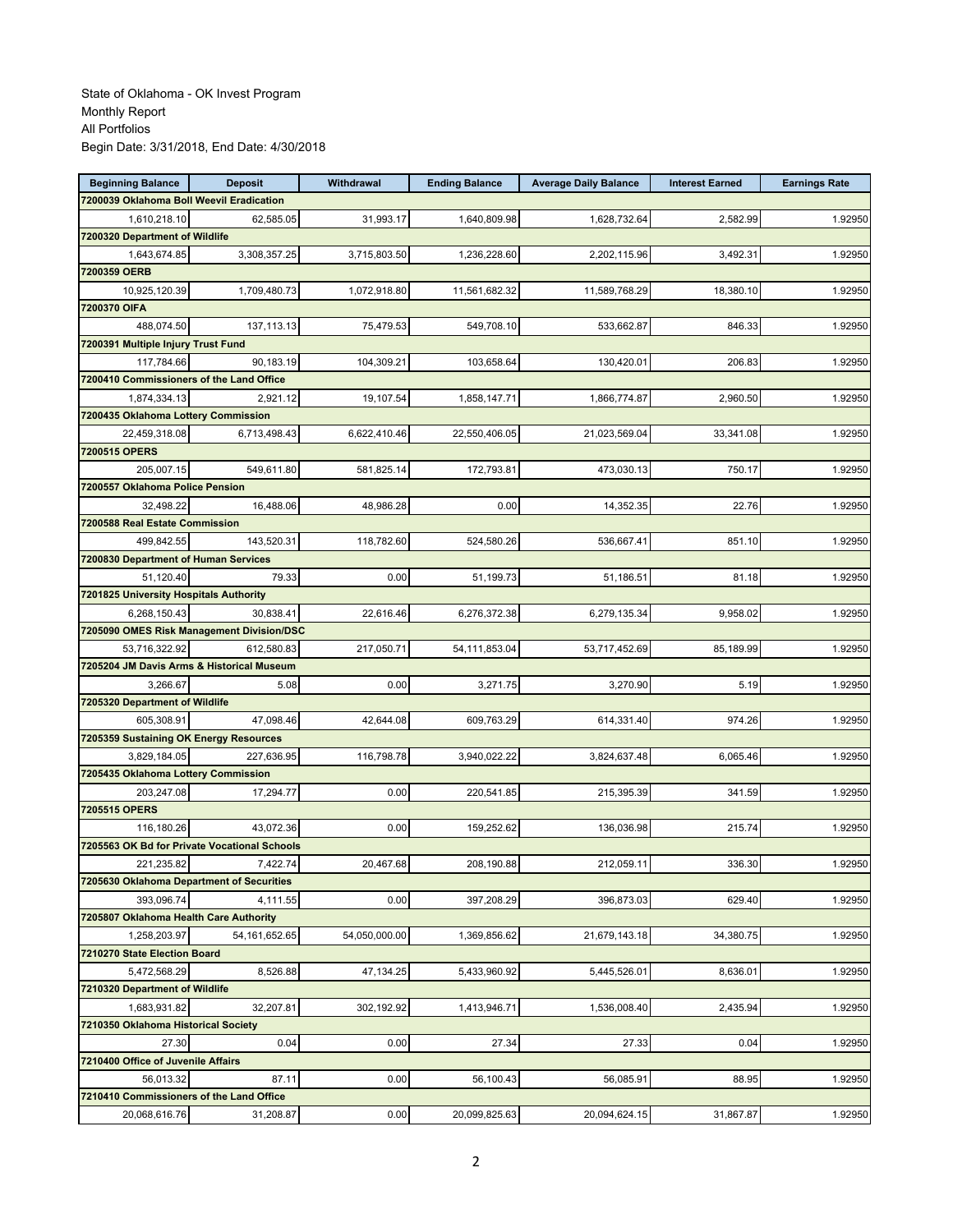| <b>Beginning Balance</b>                | <b>Deposit</b>                                    | Withdrawal   | <b>Ending Balance</b> | <b>Average Daily Balance</b> | <b>Interest Earned</b> | <b>Earnings Rate</b> |
|-----------------------------------------|---------------------------------------------------|--------------|-----------------------|------------------------------|------------------------|----------------------|
| 7210515 OPERS                           |                                                   |              |                       |                              |                        |                      |
| 12,057.13                               | 2,202.90                                          | 0.00         | 14,260.03             | 13,016.35                    | 20.64                  | 1.92950              |
|                                         | 7210570 State Board of Licensure for Professional |              |                       |                              |                        |                      |
| 751,856.24                              | 1,169.22                                          | 0.00         | 753,025.46            | 752,830.59                   | 1,193.91               | 1.92950              |
| 7210588 Real Estate Commission          |                                                   |              |                       |                              |                        |                      |
| 329,930.97                              | 14,079.26                                         | 532.76       | 343,477.47            | 339,064.54                   | 537.72                 | 1.92950              |
| 7215320 Department of Wildlife          |                                                   |              |                       |                              |                        |                      |
| 2,949,538.01                            | 25,924.67                                         | 0.00         | 2,975,462.68          | 2,971,853.30                 | 4,713.03               | 1.92950              |
| 7215566 Tourism & Recreation Department |                                                   |              |                       |                              |                        |                      |
| 7,963,666.70                            | 2,118,857.78                                      | 2,376,255.45 | 7,706,269.03          | 8,032,560.81                 | 12,738.76              | 1.92950              |
| 7215585 Department of Public Safety     |                                                   |              |                       |                              |                        |                      |
| 1,111,387.78                            | 21,696.52                                         | 31,594.06    | 1,101,490.24          | 1,124,519.75                 | 1.783.37               | 1.92950              |
| 7215670 JD McCarty Center               |                                                   |              |                       |                              |                        |                      |
| 356,288.10                              | 2,464.13                                          | 0.00         | 358,752.23            | 356,809.94                   | 565.86                 | 1.92950              |
|                                         | 7216805 Department of Rehabilitation Services     |              |                       |                              |                        |                      |
| 584,058.88                              | 3,033.70                                          | 4,427.49     | 582,665.09            | 583,365.93                   | 925.15                 | 1.92950              |
| 7220090 OSF Building Project Fund       |                                                   |              |                       |                              |                        |                      |
| 0.42                                    | 0.00                                              | 0.00         | 0.42                  | 0.42                         | 0.00                   | 1.92950              |
| 7220320 Dept of Wildlife Conservation   |                                                   |              |                       |                              |                        |                      |
| 3,117,961.58                            | 24,271.03                                         | 31,344.26    | 3,110,888.35          | 3,108,575.24                 | 4,929.86               | 1.92950              |
| 7220585 Department of Public Safety     |                                                   |              |                       |                              |                        |                      |
| 3,373,053.68                            | 67,000.52                                         | 9.587.70     | 3,430,466.50          | 3.408.964.23                 | 5,406.24               | 1.92950              |
| 7220830 Department of Human Services    |                                                   |              |                       |                              |                        |                      |
| 0.08                                    | 0.00                                              | 0.00         | 0.08                  | 0.08                         | 0.00                   | 1.92950              |
| 7225040 Department of Agriculture       |                                                   |              |                       |                              |                        |                      |
| 807,258.91                              | 3,954.66                                          | 2,733.34     | 808,480.23            | 809,820.01                   | 1,284.29               | 1.92950              |
| 7225830 Department of Human Services    |                                                   |              |                       |                              |                        |                      |
| 248,443.49                              | 30,646.28                                         | 0.00         | 279,089.77            | 263,879.13                   | 418.48                 | 1.92950              |
|                                         | 7230220 Oklahoma Crime Victims Compensation       |              |                       |                              |                        |                      |
| 2,867,582.51                            | 337,516.76                                        | 694,604.54   | 2,510,494.73          | 2,777,829.15                 | 4,405.33               | 1.92950              |
| 7230345 Department of Transportation    |                                                   |              |                       |                              |                        |                      |
| 3,114,561.94                            | 423,832.48                                        | 110,151.60   | 3,428,242.82          | 3,226,467.06                 | 5,116.82               | 1.92950              |
| 7230566 Tourism & Recreation Department |                                                   |              |                       |                              |                        |                      |
| 4,061,454.36                            | 4,457.50                                          | 323,386.20   | 3,742,525.66          | 3,943,764.92                 | 6,254.38               | 1.92950              |
| 7230695 Tax Commission                  |                                                   |              |                       |                              |                        |                      |
| 62,840.28                               | 9,213.46                                          | 41,338.81    | 30,714.93             | 68,100.68                    | 108.00                 | 1.92950              |
| 7230807 Health Care Authority           |                                                   |              |                       |                              |                        |                      |
| 0.00                                    | 5,931,261.43                                      | 5,896,446.03 | 34,815.40             | 2,687,284.55                 | 4,261.74               | 1.92950              |
| 7235605 Regents for Higher Education    |                                                   |              |                       |                              |                        |                      |
| 1,115,350.74                            | 1,354,858.00                                      | 511,654.32   | 1,958,554.42          | 1,636,810.77                 | 2,595.80               | 1.92950              |
| 7235695 OTC Ad Valorem Admin Protest    |                                                   |              |                       |                              |                        |                      |
| 0.00                                    | 231.15                                            | 231.15       | 0.00                  | 53.94                        | 0.09                   | 1.92950              |
| 7240807 Health Care Authority           |                                                   |              |                       |                              |                        |                      |
| 21,402.62                               | 32.54                                             | 0.00         | 21,435.16             | 21,429.74                    | 33.99                  | 1.92950              |
| 7244090 OMES Dept of Central Services   |                                                   |              |                       |                              |                        |                      |
| 500,640.25                              | 311,540.40                                        | 252,509.58   | 559,671.07            | 540,005.73                   | 856.39                 | 1.92950              |
| 7245807 Health Care Authority           |                                                   |              |                       |                              |                        |                      |
| 9,986,445.31                            | 3,628,549.84                                      | 2,774,715.33 | 10,840,279.82         | 10,900,091.33                | 17,286.35              | 1.92950              |
| 7255090 Department of Central Services  |                                                   |              |                       |                              |                        |                      |
| 1,035,999.87                            | 1,964.37                                          | 7,551.21     | 1,030,413.03          | 1,034,508.41                 | 1,640.62               | 1.92950              |
| 7255585 Oklahoma Dept of Public Safety  |                                                   |              |                       |                              |                        |                      |
| 35,224.83                               | 54.78                                             | 0.00         | 35,279.61             | 35,270.48                    | 55.94                  | 1.92950              |
|                                         |                                                   |              |                       |                              |                        |                      |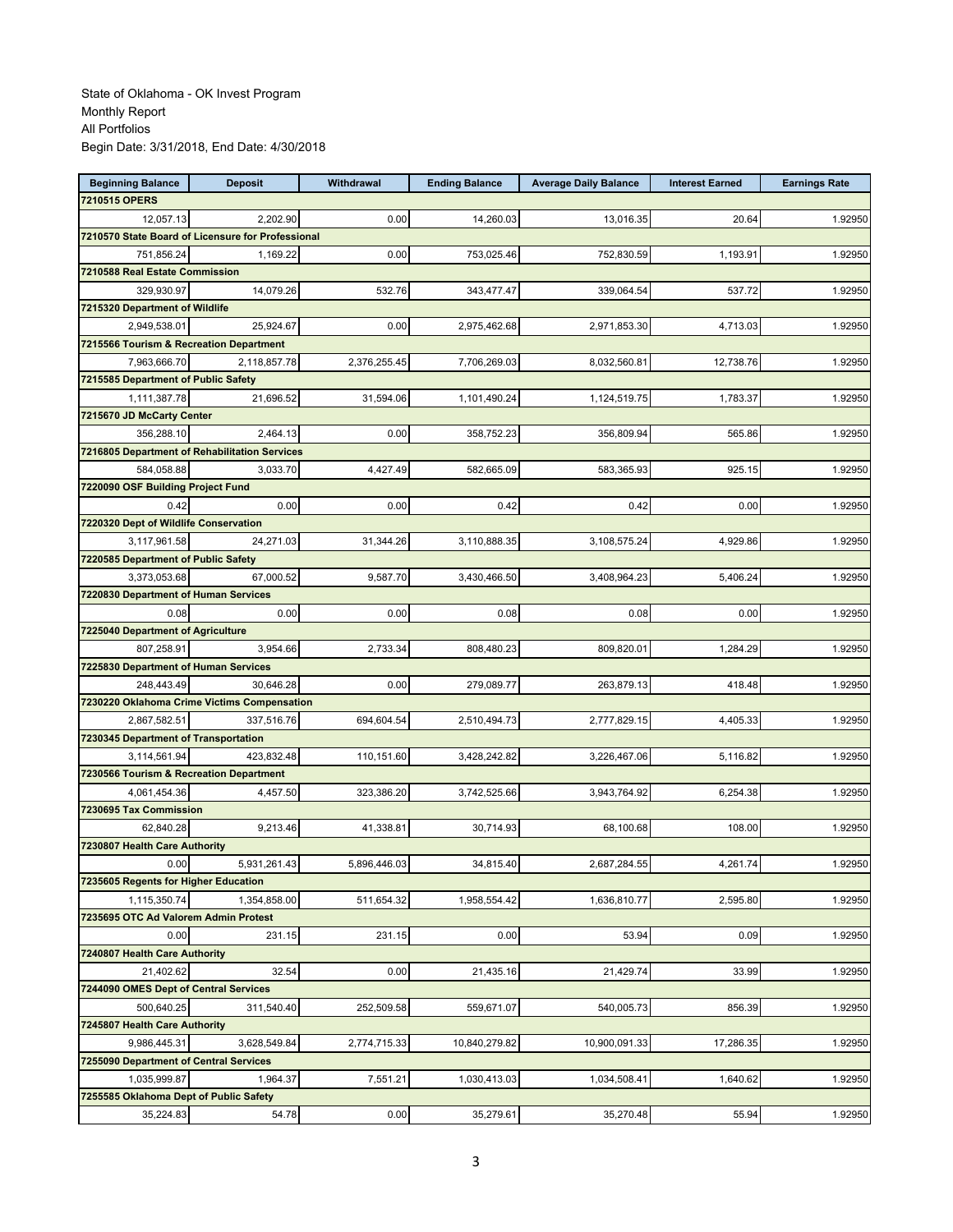| <b>Beginning Balance</b>                | <b>Deposit</b> | Withdrawal   | <b>Ending Balance</b> | <b>Average Daily Balance</b> | <b>Interest Earned</b> | <b>Earnings Rate</b> |
|-----------------------------------------|----------------|--------------|-----------------------|------------------------------|------------------------|----------------------|
| 7260090 OMES Risk Management Division   |                |              |                       |                              |                        |                      |
| 5, 161, 756. 53                         | 10,722.02      | 7,786.19     | 5,164,692.36          | 5,167,074.32                 | 8.194.41               | 1.92950              |
| 7260452 OK Board of Mental Health       |                |              |                       |                              |                        |                      |
| 0.00                                    | 0.50           | 0.50         | 0.00                  | 0.33                         | 0.00                   | 1.92950              |
| 7265090 Risk Management Fund            |                |              |                       |                              |                        |                      |
| 3,544.58                                | 325,000.00     | 269,058.31   | 59,486.27             | 8,006.51                     | 12.70                  | 1.92950              |
| 7275740 OST - SEED                      |                |              |                       |                              |                        |                      |
| 43,119.22                               | 67.55          | 519.66       | 42,667.11             | 42,967.65                    | 68.14                  | 1.92950              |
| 7280090 OMES DCS Property Distribution  |                |              |                       |                              |                        |                      |
| 1.448.915.27                            | 37.811.41      | 90,425.77    | 1,396,300.91          | 1,396,048.62                 | 2.213.98               | 1.92950              |
| 7280345 Department of Transportation    |                |              |                       |                              |                        |                      |
| 0.00                                    | 577,334.77     | 74,600.00    | 502,734.77            | 393,593.91                   | 624.20                 | 1.92950              |
| 7285345 Department of Transportation    |                |              |                       |                              |                        |                      |
| 114,235,484.66                          | 12,541,124.82  | 8,801,080.94 | 117,975,528.54        | 118,739,455.70               | 188,307.76             | 1.92950              |
| 7295090 Emergency & Transportation      |                |              |                       |                              |                        |                      |
| 897,619.30                              | 777,059.00     | 190,000.00   | 1,484,678.30          | 916,697.77                   | 1,453.78               | 1.92950              |
| 7296150 University of Science & Arts    |                |              |                       |                              |                        |                      |
| 38.77                                   | 0.06           | 0.00         | 38.83                 | 38.82                        | 0.06                   | 1.92950              |
| 7303000 Tobacco Litigation Escrow Fund  |                |              |                       |                              |                        |                      |
| 28.123.02                               | 43.73          | 0.00         | 28,166.75             | 28,159.46                    | 44.66                  | 1.92950              |
| 7360566 Tourism & Recreation Department |                |              |                       |                              |                        |                      |
| 5,837,363.93                            | 22.290.51      | 0.00         | 5,859,654.44          | 5,853,735.99                 | 9,283.38               | 1.92950              |
| 7405220 District Attorneys Council      |                |              |                       |                              |                        |                      |
| 3,901,254.19                            | 6,075.90       | 228,805.71   | 3,678,524.38          | 3,850,659.02                 | 6,106.72               | 1.92950              |
| 7408105 OCIA                            |                |              |                       |                              |                        |                      |
| 499,993.23                              | 500,620.88     | 500,620.88   | 499,993.23            | 400,287.49                   | 634.81                 | 1.92950              |
| 7412105 OCIA                            |                |              |                       |                              |                        |                      |
| 0.00                                    | 636,272.33     | 636,272.33   | 0.00                  | 106,156.17                   | 168.35                 | 1.92950              |
| 7416000 OSF - Oil Overcharge            |                |              |                       |                              |                        |                      |
| 273,296.62                              | 425.01         | 0.00         | 273,721.63            | 273,650.80                   | 433.98                 | 1.92950              |
| 7416160 Department of Commerce          |                |              |                       |                              |                        |                      |
| 2,677,319.17                            | 9,707.12       | 0.00         | 2,687,026.29          | 2,683,242.05                 | 4,255.33               | 1.92950              |
| 7419105 OCIA                            |                |              |                       |                              |                        |                      |
| 770,644.26                              | 1,043,158.29   | 1,087,341.62 | 726,460.93            | 651,691.94                   | 1,033.51               | 1.92950              |
| 7426000 OSF - Oil Overcharge            |                |              |                       |                              |                        |                      |
| 2,283,532.87                            | 3,551.14       | 0.00         | 2,287,084.01          | 2,286,492.15                 | 3,626.13               | 1.92950              |
| 7426160 Department of Commerce          |                |              |                       |                              |                        |                      |
| 11, 145, 782. 29                        | 68,200.37      | 0.00         | 11,213,982.66         | 11,182,241.49                | 17,733.81              | 1.92950              |
| 7428105 OCIA Endowed Chairs Fund        |                |              |                       |                              |                        |                      |
| 957.102.71                              | 958,304.18     | 958,304.18   | 957,102.71            | 766,242.85                   | 1,215.18               | 1.92950              |
| 7429105 OCIA                            |                |              |                       |                              |                        |                      |
| 0.00                                    | 879,636.78     | 879,636.78   | 0.00                  | 146,759.29                   | 232.74                 | 1.92950              |
| 7430010 Oklahoma State University       |                |              |                       |                              |                        |                      |
|                                         |                |              |                       |                              |                        |                      |
| 1,907,001.79                            | 4,975,626.56   | 5,693,652.89 | 1,188,975.46          | 2,044,699.06                 | 3,242.67               | 1.92950              |
| 7430011 Oklahoma State University       |                |              |                       |                              |                        |                      |
| 1,271,448.27                            | 1,424,647.31   | 1,663,726.57 | 1,032,369.01          | 1,391,408.95                 | 2,206.62               | 1.92950              |
| 7430012 Oklahoma State University       |                |              |                       |                              |                        |                      |
| 327,817.34                              | 989,111.33     | 861,109.23   | 455,819.44            | 533,094.62                   | 845.43                 | 1.92950              |
| 7430013 Oklahoma State University       |                |              |                       |                              |                        |                      |
| 2,902,530.21                            | 5,094.02       | 148,771.74   | 2,758,852.49          | 2,850,375.85                 | 4,520.38               | 1.92950              |
| 7430014 Oklahoma State University       |                |              |                       |                              |                        |                      |
| 2,612,105.76                            | 905,676.30     | 545,131.47   | 2,972,650.59          | 2,826,314.87                 | 4,482.23               | 1.92950              |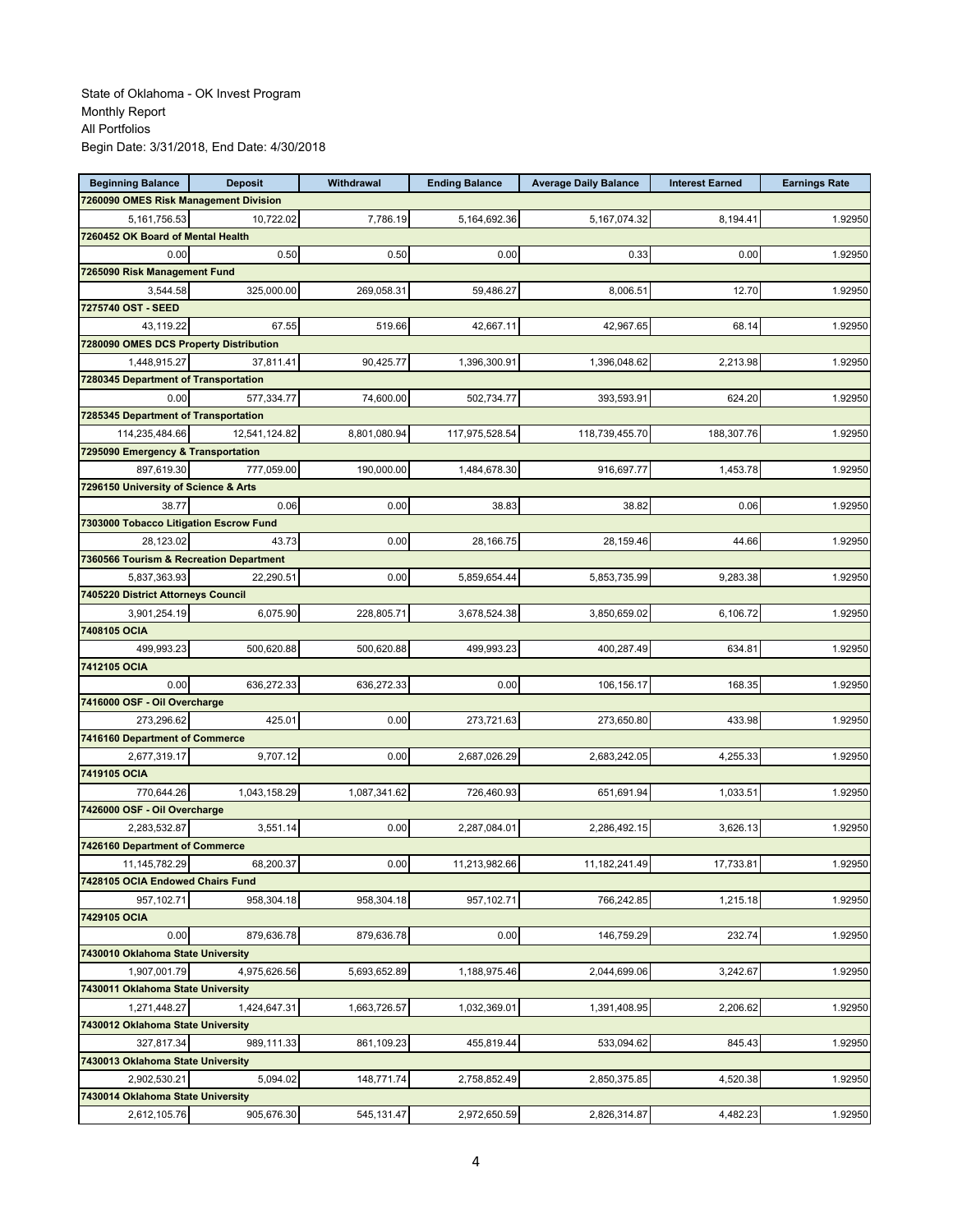| <b>Beginning Balance</b>              | <b>Deposit</b>                                 | Withdrawal   | <b>Ending Balance</b> | <b>Average Daily Balance</b> | <b>Interest Earned</b> | <b>Earnings Rate</b> |
|---------------------------------------|------------------------------------------------|--------------|-----------------------|------------------------------|------------------------|----------------------|
| 7430015 Oklahoma State University     |                                                |              |                       |                              |                        |                      |
| 1,648,756.35                          | 798,361.01                                     | 1,078,493.69 | 1,368,623.67          | 1,827,314.78                 | 2,897.92               | 1.92950              |
| 7430016 Oklahoma State University     |                                                |              |                       |                              |                        |                      |
| 158,388.41                            | 246.31                                         | 0.00         | 158,634.72            | 158,593.67                   | 251.51                 | 1.92950              |
| 7430420 Langston University           |                                                |              |                       |                              |                        |                      |
| 35.017.46                             | 2,786,607.17                                   | 2,208,783.82 | 612,840.81            | 1,246,992.18                 | 1,977.59               | 1.92950              |
| 7430461 Rogers State College          |                                                |              |                       |                              |                        |                      |
| 945,248.79                            | 84,223.84                                      | 197,333.72   | 832,138.91            | 924,047.96                   | 1,465.44               | 1.92950              |
|                                       | 7430505 Northwestern Oklahoma State University |              |                       |                              |                        |                      |
| 405,383.75                            | 75,321.72                                      | 66,351.50    | 414,353.97            | 415,445.87                   | 658.85                 | 1.92950              |
|                                       | 7430665 Southwestern Oklahoma State University |              |                       |                              |                        |                      |
| 2,448,055.85                          | 117,283.03                                     | 103,807.59   | 2,461,531.29          | 2,448,330.67                 | 3,882.78               | 1.92950              |
| 7430760 University of Oklahoma        |                                                |              |                       |                              |                        |                      |
| 22,203,101.03                         | 7,614,171.34                                   | 7,634,961.57 | 22,182,310.80         | 21,682,159.06                | 34,385.53              | 1.92950              |
| 7430770 OUHSC                         |                                                |              |                       |                              |                        |                      |
| 71,559,252.07                         | 5,043,824.02                                   | 8,311,807.94 | 68,291,268.15         | 70,679,761.85                | 112,090.36             | 1.92950              |
| 7430773 Oklahoma State University     |                                                |              |                       |                              |                        |                      |
| 3,979,210.19                          | 0.00                                           | 431,370.78   | 3,547,839.41          | 3,712,994.82                 | 5,888.40               | 1.92950              |
| 7432105 OCIA 2009A Construction Fund  |                                                |              |                       |                              |                        |                      |
| 0.00                                  | 184,577.58                                     | 184,577.58   | 0.00                  | 6,189.72                     | 9.82                   | 1.92950              |
| 7434105 OCIA                          |                                                |              |                       |                              |                        |                      |
|                                       |                                                |              | 68.001.76             |                              |                        | 1.92950              |
| 68,001.76                             | 223,628.15                                     | 223,628.15   |                       | 97,661.43                    | 154.88                 |                      |
| 7436000 OSF - Oil Overcharge          |                                                |              |                       |                              |                        |                      |
| 2,504.52                              | 3.89                                           | 0.00         | 2,508.41              | 2,507.76                     | 3.98                   | 1.92950              |
| 7440105 OCIA Operations & Maintenance |                                                |              |                       |                              |                        |                      |
| 3,833.08                              | 5.96                                           | 0.00         | 3,839.04              | 3,838.05                     | 6.09                   | 1.92950              |
| 7442105 OCIA                          |                                                |              |                       |                              |                        |                      |
| 0.00                                  | 299,081.23                                     | 299,081.23   | 0.00                  | 49,898.88                    | 79.13                  | 1.92950              |
| 7443105 OCIA                          |                                                |              |                       |                              |                        |                      |
| 129,191.66                            | 147,162.80                                     | 276,354.46   | 0.00                  | 206,180.48                   | 326.98                 | 1.92950              |
| 7444835 Water Resources Board         |                                                |              |                       |                              |                        |                      |
| 6,228,467.44                          | 23,916.40                                      | 92,034.81    | 6,160,349.03          | 6,207,361.06                 | 9,844.19               | 1.92950              |
| 7445105 Oklahoma Capital Improvement  |                                                |              |                       |                              |                        |                      |
| 799,639.64                            | 800,482.65                                     | 800,482.65   | 799,639.64            | 666,759.81                   | 1,057.41               | 1.92950              |
| 7445835 Water Resources Board         |                                                |              |                       |                              |                        |                      |
| 3,323,214.84                          | 8,135.00                                       | 277,040.44   | 3,054,309.40          | 3,258,460.46                 | 5,167.56               | 1.92950              |
| 7446105 Capital Improvement Authority |                                                |              |                       |                              |                        |                      |
| 51,572,409.70                         | 84,913.35                                      | 1,396,127.92 | 50,261,195.13         | 51,131,521.19                | 81,088.99              | 1.92950              |
| 7447105 OCIA                          |                                                |              |                       |                              |                        |                      |
| 64.654.17                             | 178,085.83                                     | 242,740.00   | 0.00                  | 52,882.69                    | 83.87                  | 1.92950              |
| 7448105 OCIA                          |                                                |              |                       |                              |                        |                      |
| 527,135.35                            | 852.30                                         | 123,568.25   | 404,419.40            | 477,332.23                   | 757.00                 | 1.92950              |
| 7449105 OCIA                          |                                                |              |                       |                              |                        |                      |
| 2,804,125.00                          | 2,807,645.06                                   | 2,807,645.06 | 2,804,125.00          | 2,244,942.69                 | 3,560.23               | 1.92950              |
| 7455105 OCIA                          |                                                |              |                       |                              |                        |                      |
| 352,775.00                            | 353,146.94                                     | 353,146.94   | 352,775.00            | 294,152.74                   | 466.49                 | 1.92950              |
| 7455160 Department of Commerce        |                                                |              |                       |                              |                        |                      |
| 141,273.88                            | 85,245.65                                      | 25,664.30    | 200,855.23            | 182,565.71                   | 289.53                 | 1.92950              |
| 7460100 Cameron University            |                                                |              |                       |                              |                        |                      |
| 1,468,459.67                          | 2,125.62                                       | 72,883.25    | 1,397,702.04          | 1,451,422.90                 | 2,301.80               | 1.92950              |
| 7460760 University of Oklahoma        |                                                |              |                       |                              |                        |                      |
| 158,204.57                            | 246.03                                         | 0.00         | 158,450.60            | 158,409.60                   | 251.22                 | 1.92950              |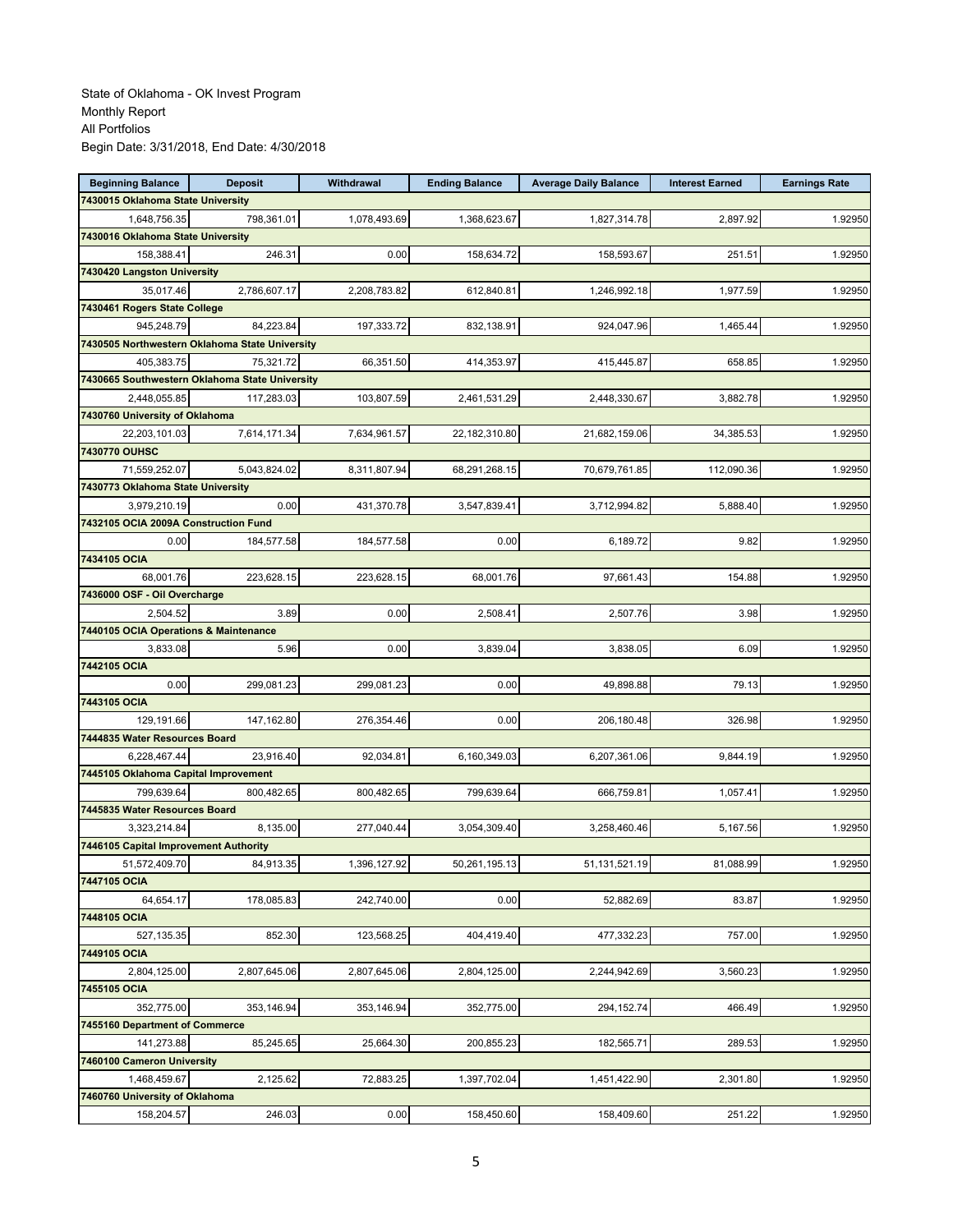| <b>Beginning Balance</b>                               | <b>Deposit</b>                                 | Withdrawal   | <b>Ending Balance</b> | <b>Average Daily Balance</b> | <b>Interest Earned</b> | <b>Earnings Rate</b> |
|--------------------------------------------------------|------------------------------------------------|--------------|-----------------------|------------------------------|------------------------|----------------------|
| 7462105 OK Capital Improvement Authority               |                                                |              |                       |                              |                        |                      |
| 0.00                                                   | 491,222.38                                     | 491,222.38   | 0.00                  | 81,955.93                    | 129.97                 | 1.92950              |
| 7464105 OCIA                                           |                                                |              |                       |                              |                        |                      |
| 24,533,855.42                                          | 38,155.15                                      | 3,974.91     | 24,568,035.66         | 24,562,230.04                | 38,953.01              | 1.92950              |
| 7470230 East Central University                        |                                                |              |                       |                              |                        |                      |
| 69.27                                                  | 0.11                                           | 0.00         | 69.38                 | 69.36                        | 0.11                   | 1.92950              |
| 7471835 Water Resources Board                          |                                                |              |                       |                              |                        |                      |
| 653,773.04                                             | 106,870.63                                     | 0.00         | 760,643.67            | 678,597.88                   | 1,076.18               | 1.92950              |
| 7472835 Water Resources Board                          |                                                |              |                       |                              |                        |                      |
| 38,992,369.06                                          | 1,197,530.25                                   | 0.00         | 40,189,899.31         | 39,080,796.62                | 61,977.86              | 1.92950              |
| 7473835 Water Resources Board                          |                                                |              |                       |                              |                        |                      |
| 10,888,675.94                                          | 27,379,202.07                                  | 0.00         | 38,267,878.0          | 29,664,516.66                | 47,044.67              | 1.92950              |
| 7475750 Tulsa Community College                        |                                                |              |                       |                              |                        |                      |
| 5,619.03                                               | 8.74                                           | 0.00         | 5,627.77              | 5,626.31                     | 8.92                   | 1.92950              |
|                                                        | 7475770 University of Oklahoma Health Sciences |              |                       |                              |                        |                      |
| 0.37                                                   | 0.00                                           | 0.00         | 0.37                  | 0.37                         | 0.00                   | 1.92950              |
| 7476760 University of Oklahoma                         |                                                |              |                       |                              |                        |                      |
| 43,945,621.15                                          | 55,674.29                                      | 2,566,708.30 | 41,434,587.14         | 42,520,698.97                | 67,433.17              | 1.92950              |
| 7477120 University of Central Oklahoma                 |                                                |              |                       |                              |                        |                      |
| 77,831.18                                              | 121.04                                         | 0.00         | 77,952.22             | 77,932.05                    | 123.59                 | 1.92950              |
| 7480230 East Central University                        |                                                |              |                       |                              |                        |                      |
| 423.91                                                 | 0.66                                           | 0.00         | 424.57                | 424.46                       | 0.67                   | 1.92950              |
| 7481230 East Central University                        |                                                |              |                       |                              |                        |                      |
| 25.07                                                  | 0.04                                           | 0.00         | 25.11                 | 25.10                        | 0.04                   | 1.92950              |
| 7481633 Oklahoma City Community College                |                                                |              |                       |                              |                        |                      |
| 0.03                                                   | 0.00                                           | 0.00         | 0.03                  | 0.03                         | 0.00                   | 1.92950              |
| 7482105 OCIA                                           |                                                |              |                       |                              |                        |                      |
| 0.00                                                   | 1,247,217.81                                   | 1,247,217.81 | 0.00                  | 208,086.80                   | 330.00                 | 1.92950              |
| 7483633 OCCC 2010 Bond                                 |                                                |              |                       |                              |                        |                      |
| 0.06                                                   | 0.00                                           | 0.00         | 0.06                  | 0.06                         | 0.00                   | 1.92950              |
| 7486010 Oklahoma State University                      |                                                |              |                       |                              |                        |                      |
| 1,668,601.04                                           | 2,594.82                                       | 50.00        | 1,671,145.86          | 1,670,730.06                 | 2,649.59               | 1.92950              |
| 7488105 OCIA                                           |                                                |              |                       |                              |                        |                      |
| 512,807.55                                             | 402,510.09                                     | 463,803.29   | 451,514.35            | 561,631.19                   | 890.69                 | 1.92950              |
| 7489105 OCIA                                           |                                                |              |                       |                              |                        |                      |
| 0.00                                                   | 352,553.90                                     | 352,553.90   | 0.00                  | 58,820.29                    | 93.28                  | 1.92950              |
| 7517410 - Commissioners of the Land Office             |                                                |              |                       |                              |                        |                      |
| 804,762.17                                             | 0.00                                           | 0.00         | 804,762.17            | 804,762.17                   | 1,276.26               | 1.92950              |
| 7518410 Commissioners of the Land Office               |                                                |              |                       |                              |                        |                      |
| 3,212,884.68                                           | 1,200.00                                       | 634,792.67   | 2,579,292.01          | 2,921,763.77                 | 4,633.60               | 1.92950              |
| 7600010 Oklahoma State University                      |                                                |              |                       |                              |                        |                      |
|                                                        | 423,929.00                                     | 234,623.77   | 4,729,689.09          | 4,460,755.57                 |                        |                      |
| 4,540,383.86<br>7600120 University of Central Oklahoma |                                                |              |                       |                              | 7,074.27               | 1.92950              |
|                                                        |                                                |              |                       |                              |                        |                      |
| 4,400,451.42                                           | 61,008.36                                      | 49,028.10    | 4,412,431.68          | 4,387,476.20                 | 6,958.06               | 1.92950              |
| 7600150 University of Science & Arts                   |                                                |              |                       |                              |                        |                      |
| 504,901.09                                             | 54,858.88                                      | 52,155.19    | 507,604.78            | 492,456.23                   | 780.98                 | 1.92950              |
| 7600230 East Central University                        |                                                |              |                       |                              |                        |                      |
| 1,216,358.95                                           | 54,114.00                                      | 96,952.10    | 1,173,520.85          | 1,171,997.48                 | 1,858.66               | 1.92950              |
| 7600420 Langston University                            |                                                |              |                       |                              |                        |                      |
| 1,139,653.38                                           | 50,453.54                                      | 37,035.21    | 1,153,071.71          | 1,133,958.59                 | 1,798.33               | 1.92950              |
| 7600485 Northeastern State University                  |                                                |              |                       |                              |                        |                      |
| 2,194,388.13                                           | 61,018.94                                      | 26,952.79    | 2,228,454.28          | 2,202,083.79                 | 3,492.26               | 1.92950              |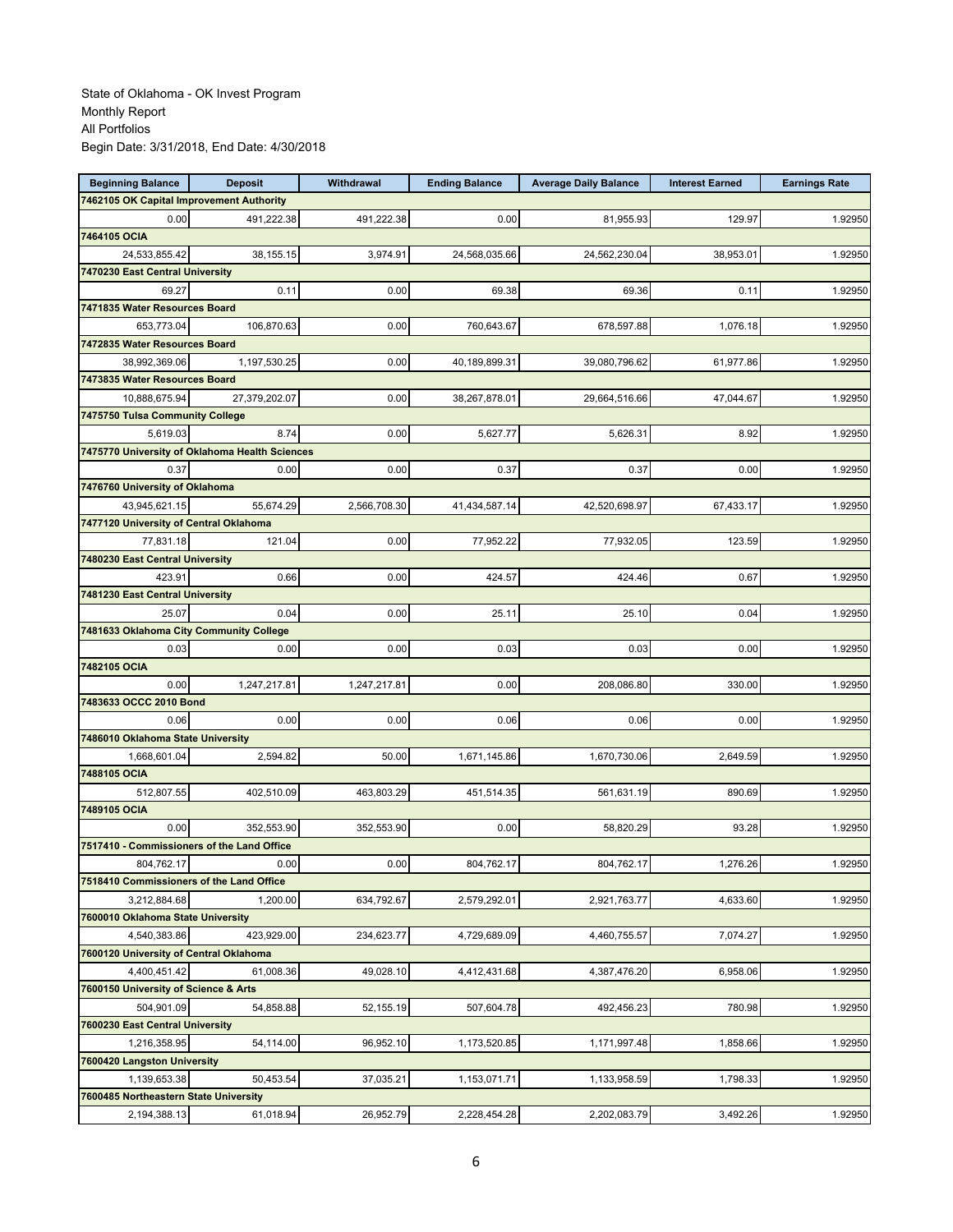| <b>Beginning Balance</b>                       | <b>Deposit</b> | Withdrawal   | <b>Ending Balance</b> | <b>Average Daily Balance</b> | <b>Interest Earned</b> | <b>Earnings Rate</b> |
|------------------------------------------------|----------------|--------------|-----------------------|------------------------------|------------------------|----------------------|
| 7600490 Northern Oklahoma College              |                |              |                       |                              |                        |                      |
| 583,005.37                                     | 49,586.05      | 52,232.57    | 580,358.85            | 568,131.24                   | 900.99                 | 1.92950              |
| 7600505 Northwestern Oklahoma State University |                |              |                       |                              |                        |                      |
| 1,519,903.18                                   | 56,420.72      | 5,244.62     | 1,571,079.28          | 1,531,130.45                 | 2,428.21               | 1.92950              |
| 7600530 Panhandle State University             |                |              |                       |                              |                        |                      |
| 291,155.19                                     | 54,657.16      | 132,417.61   | 213,394.74            | 222,158.53                   | 352.32                 | 1.92950              |
| 7600660 Southeastern Oklahoma State Unversity  |                |              |                       |                              |                        |                      |
| 363,212.17                                     | 54,709.07      | 121,443.29   | 296,477.95            | 267,035.70                   | 423.49                 | 1.92950              |
| 7600665 Southwestern Oklahoma State University |                |              |                       |                              |                        |                      |
| 2,362,910.38                                   | 57,793.63      | 181,881.75   | 2,238,822.26          | 2,220,554.40                 | 3,521.56               | 1.92950              |
| 7600760 University of Oklahoma                 |                |              |                       |                              |                        |                      |
| 4,022,024.59                                   | 445.441.26     | 0.00         | 4,467,465.85          | 4,130,228.24                 | 6,550.09               | 1.92950              |
| 7650010 Oklahoma State University              |                |              |                       |                              |                        |                      |
| 5,606,272.22                                   | 183,084.40     | 79,818.39    | 5,709,538.23          | 5,600,930.29                 | 8,882.46               | 1.92950              |
| 7650120 University of Central Oklahoma         |                |              |                       |                              |                        |                      |
| 1,203,844.64                                   | 21,714.10      | 232,102.00   | 993,456.74            | 1,063,023.99                 | 1,685.84               | 1.92950              |
| 7650150 University of Science & Arts           |                |              |                       |                              |                        |                      |
| 136,784.97                                     | 20,071.69      | 110,824.60   | 46,032.06             | 85,121.69                    | 134.99                 | 1.92950              |
| 7650230 East Central University                |                |              |                       |                              |                        |                      |
| 2,244,116.89                                   | 20,044.36      | 27,206.23    | 2,236,955.02          | 2,232,827.95                 | 3.541.02               | 1.92950              |
| 7650420 Langston University                    |                |              |                       |                              |                        |                      |
| 1,485,980.57                                   | 96,313.92      | 84,830.95    | 1,497,463.54          | 1,471,931.57                 | 2,334.32               | 1.92950              |
| 7650485 Northeastern State University          |                |              |                       |                              |                        |                      |
| 748.881.92                                     | 21,014.45      | 12,658.05    | 757,238.32            | 744,928.23                   | 1,181.37               | 1.92950              |
| 7650490 Northern Oklahoma College              |                |              |                       |                              |                        |                      |
| 4,001,221.86                                   | 39,893.86      | 32,098.25    | 4,009,017.47          | 3,987,748.76                 | 6,324.13               | 1.92950              |
| 7650505 Northwestern Oklahoma State University |                |              |                       |                              |                        |                      |
| 722,095.82                                     | 20,976.20      | 47,578.62    | 695,493.40            | 708,626.74                   | 1,123.80               | 1.92950              |
| 7650530 Panhandle State University             |                |              |                       |                              |                        |                      |
| 400,809.39                                     | 20,467.99      | 28,718.81    | 392,558.57            | 388,833.61                   | 616.65                 | 1.92950              |
| 7650660 Southeastern Oklahoma State Unversity  |                |              |                       |                              |                        |                      |
| 126,180.52                                     | 20,054.51      | 24,876.62    | 121,358.41            | 108,585.85                   | 172.21                 | 1.92950              |
| 7650665 Southwestern Oklahoma State University |                |              |                       |                              |                        |                      |
| 1,007,010.85                                   | 21,408.08      | 0.00         | 1,028,418.93          | 1,012,933.12                 | 1,606.40               | 1.92950              |
| 7650760 University of Oklahoma                 |                |              |                       |                              |                        |                      |
| 2,855,356.96                                   | 263,725.35     | 0.00         | 3,119,082.31          | 2,919,407.69                 | 4,629.86               | 1.92950              |
| 7700040 Department of Agriculture              |                |              |                       |                              |                        |                      |
| 10,408,213.42                                  | 17,046.26      | 0.00         | 10,425,259.68         | 10,422,151.97                | 16,528.39              | 1.92950              |
| 7700041 Western Oklahoma State College         |                |              |                       |                              |                        |                      |
| 1,192,741.60                                   | 150,551.68     | 320,983.58   | 1,022,309.70          | 1,137,039.88                 | 1,803.22               | 1.92950              |
| 7700131 Department of Corrections              |                |              |                       |                              |                        |                      |
| 20,962,987.26                                  | 1,450,829.63   | 1,675,090.14 | 20,738,726.75         | 20,695,733.30                | 32,821.16              | 1.92950              |
| 7700240 Eastern Oklahoma State College         |                |              |                       |                              |                        |                      |
| 741,991.00                                     | 272,098.57     | 272,313.61   | 741,775.96            | 727,569.97                   | 1,153.85               | 1.92950              |
| 7700340 State Health Department                |                |              |                       |                              |                        |                      |
| 0.00                                           | 1,365,612.41   | 1,365,612.41 | 0.00                  | 280,682.61                   | 445.13                 | 1.92950              |
| 7700461 Rogers State College                   |                |              |                       |                              |                        |                      |
| 6,819,964.93                                   | 793,401.77     | 959.005.45   | 6,654,361.25          | 6,983,708.37                 | 11,075.40              | 1.92950              |
| 7700490 Northern Oklahoma College              |                |              |                       |                              |                        |                      |
| 3,756,936.37                                   | 514,117.62     | 2,209,651.95 | 2,061,402.04          | 3,030,418.68                 | 4,805.91               | 1.92950              |
| 7700606 Ardmore Higher Education Center        |                |              |                       |                              |                        |                      |
| 283,084.68                                     | 0.00           | 2,573.26     | 280,511.42            | 281,673.63                   | 446.70                 | 1.92950              |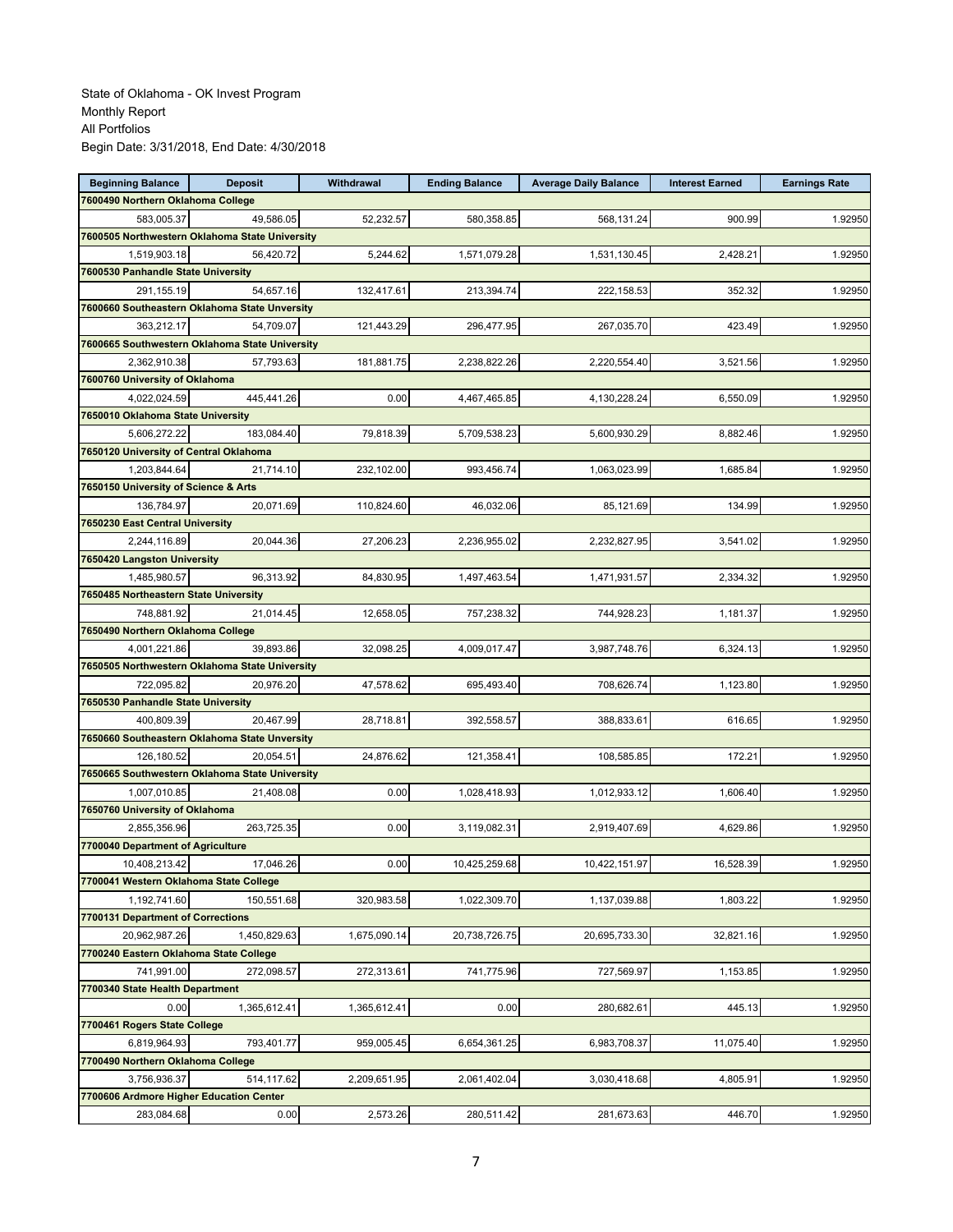| <b>Beginning Balance</b>                       | <b>Deposit</b>                                  | Withdrawal    | <b>Ending Balance</b> | <b>Average Daily Balance</b> | <b>Interest Earned</b> | <b>Earnings Rate</b> |
|------------------------------------------------|-------------------------------------------------|---------------|-----------------------|------------------------------|------------------------|----------------------|
| 7700633 Oklahoma City Community College        |                                                 |               |                       |                              |                        |                      |
| 7,668,013.68                                   | 1,965,657.50                                    | 810,670.75    | 8,823,000.43          | 8,605,267.34                 | 13,647.01              | 1.92950              |
| 7700660 Southeastern Oklahoma State University |                                                 |               |                       |                              |                        |                      |
| 6,990,747.79                                   | 3,990,726.14                                    | 5,864,565.74  | 5,116,908.19          | 6,262,133.49                 | 9,931.06               | 1.92950              |
| 7700760 University of Oklahoma                 |                                                 |               |                       |                              |                        |                      |
| 95,571,806.39                                  | 25,475,935.87                                   | 34,875,064.31 | 86,172,677.95         | 90,702,746.73                | 143,844.62             | 1.92950              |
| 7700830 Department of Human Services           |                                                 |               |                       |                              |                        |                      |
| 1,691,993.42                                   | 515,822.00                                      | 494,299.64    | 1,713,515.78          | 1,868,570.88                 | 2,963.35               | 1.92950              |
| 7701010 Oklahoma State University              |                                                 |               |                       |                              |                        |                      |
| 13,656,501.42                                  | 30,137,613.08                                   | 35,963,270.42 | 7,830,844.08          | 12,401,448.34                | 19,667.34              | 1.92950              |
|                                                | 7701091 Building Bond Commission Administrative |               |                       |                              |                        |                      |
| 2.87                                           | 0.00                                            | 0.00          | 2.87                  | 2.87                         | 0.00                   | 1.92950              |
| 7701150 University of Science & Arts           |                                                 |               |                       |                              |                        |                      |
| 3,546,358.74                                   | 16,605.82                                       | 477,124.17    | 3,085,840.39          | 3,291,569.35                 | 5,220.07               | 1.92950              |
| 7701165 Connors State College                  |                                                 |               |                       |                              |                        |                      |
| 717,512.18                                     | 300,821.01                                      | 408,113.24    | 610,219.95            | 674,381.31                   | 1,069.49               | 1.92950              |
| 7701400 Office of Juvenile Affairs             |                                                 |               |                       |                              |                        |                      |
| 355,434.65                                     | 24,195.79                                       | 102,233.26    | 277,397.18            | 293,260.12                   | 465.08                 | 1.92950              |
| 7701480 Northeasten Oklahoma A&M College       |                                                 |               |                       |                              |                        |                      |
| 1,218,705.99                                   | 1,256,340.21                                    | 614,309.13    | 1,860,737.07          | 1,240,339.02                 | 1,967.04               | 1.92950              |
| 7701605 Regents for Higher Education           |                                                 |               |                       |                              |                        |                      |
| 37,059,139.35                                  | 680,569.92                                      | 584,373.64    | 37, 155, 335. 63      | 36,913,070.05                | 58,540.08              | 1.92950              |
| 7701650 Department of Veteran Affairs          |                                                 |               |                       |                              |                        |                      |
| 322,298.01                                     | 104,081.48                                      | 108,917.90    | 317,461.59            | 329,480.80                   | 522.52                 | 1.92950              |
| 7701770 OUHSC                                  |                                                 |               |                       |                              |                        |                      |
| 413,505,175.85                                 | 31,934,285.55                                   | 39,255,877.18 | 406, 183, 584. 22     | 410,658,953.36               | 651,260.10             | 1.92950              |
| 7701805 Department of Rehabilitation Services  |                                                 |               |                       |                              |                        |                      |
| 190,068.40                                     | 6,175.89                                        | 13,094.24     | 183,150.05            | 187,494.82                   | 297.35                 | 1.92950              |
| 7701865 Workers Compensation Commission        |                                                 |               |                       |                              |                        |                      |
| 7,089,654.45                                   | 11,060.86                                       | 15,783.06     | 7,084,932.25          | 7,091,971.48                 | 11,247.09              | 1.92950              |
| 7702120 University of Central Oklahoma         |                                                 |               |                       |                              |                        |                      |
| 31,168,288.09                                  | 3,542,021.30                                    | 2,970,522.36  | 31,739,787.03         | 31,734,209.59                | 50,326.98              | 1.92950              |
| 7702650 Department of Veteran Affairs          |                                                 |               |                       |                              |                        |                      |
| 300,596.80                                     | 72,043.65                                       | 68,031.22     | 304,609.23            | 301,756.35                   | 478.55                 | 1.92950              |
| 7703650 Department of Veteran Affairs          |                                                 |               |                       |                              |                        |                      |
| 353,241.38                                     | 156,961.64                                      | 149,940.80    | 360,262.22            | 367,285.82                   | 582.48                 | 1.92950              |
| 7704650 Department of Veteran Affairs          |                                                 |               |                       |                              |                        |                      |
| 486,120.22                                     | 117,502.68                                      | 101,203.15    | 502,419.75            | 504,176.32                   | 799.57                 | 1.92950              |
| 7704865 Workers Compensation Commission        |                                                 |               |                       |                              |                        |                      |
| 28.527.04                                      | 44.36                                           | 0.00          | 28,571.40             | 28,564.01                    | 45.30                  | 1.92950              |
| 7705505 Northwestern Oklahoma State University |                                                 |               |                       |                              |                        |                      |
| 1,488,696.17                                   | 507,438.84                                      | 484,597.70    | 1,511,537.31          | 1,778,105.80                 | 2,819.88               | 1.92950              |
| 7705650 Department of Veteran Affairs          |                                                 |               |                       |                              |                        |                      |
| 181,163.96                                     | 75,843.50                                       | 79,461.60     | 177,545.86            | 192,792.32                   | 305.75                 | 1.92950              |
| 7705675 Self Insurance Guaranty Fund           |                                                 |               |                       |                              |                        |                      |
| 1,558,351.76                                   | 3,543.62                                        | 9,180.89      | 1,552,714.49          | 1,556,241.26                 | 2,468.03               | 1.92950              |
|                                                | 7705865 Workers Compensation Commission         |               |                       |                              |                        |                      |
| 13,128.03                                      | 99.74                                           | 0.00          | 13,227.77             | 13,211.15                    | 20.95                  | 1.92950              |
| 7706452 CMHC, Rep payee account                |                                                 |               |                       |                              |                        |                      |
| 17.48                                          | 4,180.11                                        | 4,179.62      | 17.97                 | 804.57                       | 1.28                   | 1.92950              |
| 7706650 Department of Veteran Affairs          |                                                 |               |                       |                              |                        |                      |
| 77,234.92                                      | 49,030.13                                       | 40,532.80     | 85,732.25             | 86,353.94                    | 136.95                 | 1.92950              |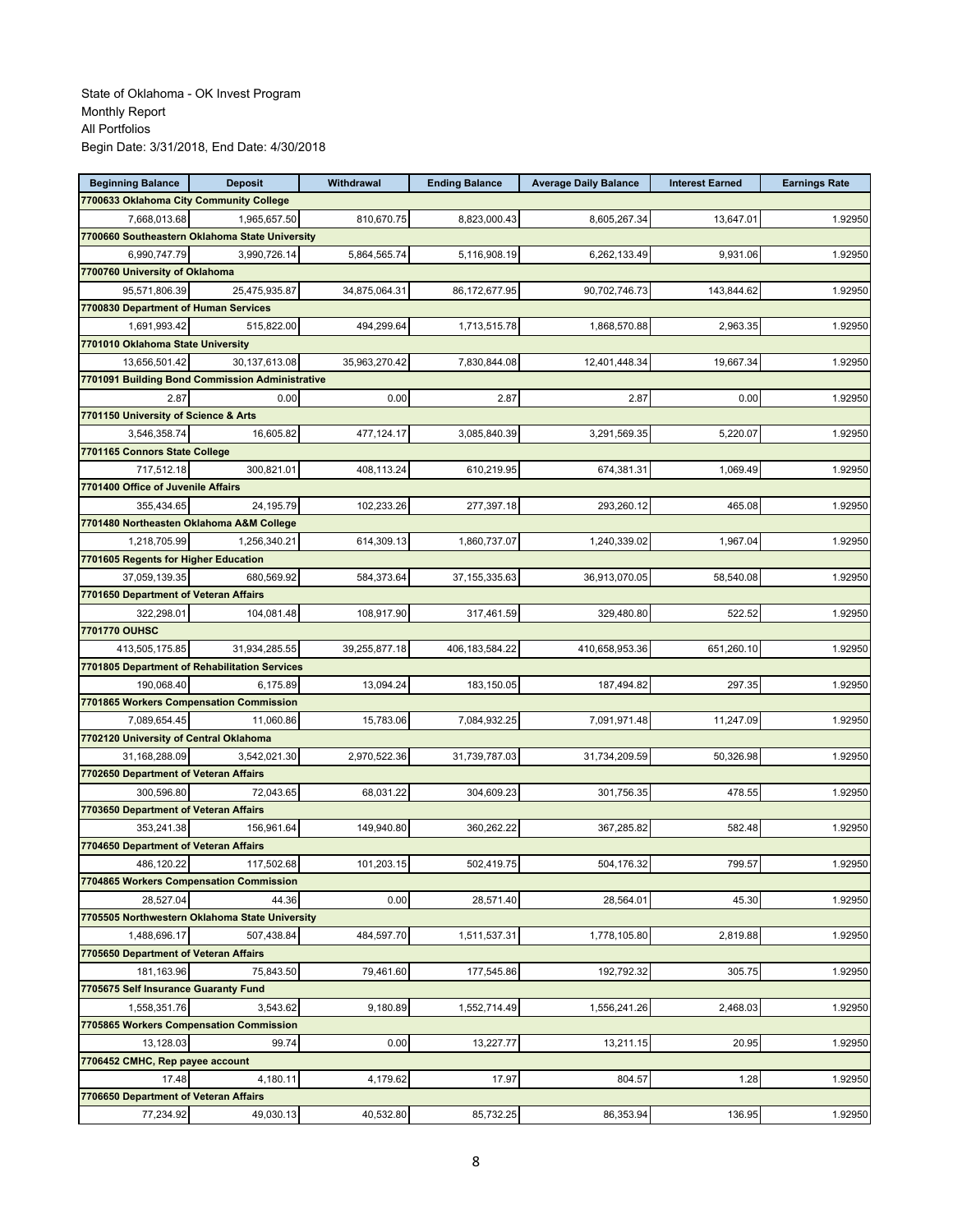| <b>Beginning Balance</b>                    | <b>Deposit</b>                               | Withdrawal   | <b>Ending Balance</b> | <b>Average Daily Balance</b> | <b>Interest Earned</b> | <b>Earnings Rate</b> |
|---------------------------------------------|----------------------------------------------|--------------|-----------------------|------------------------------|------------------------|----------------------|
| 7706750 Tulsa Community College             |                                              |              |                       |                              |                        |                      |
| 44,203.12                                   | 1,245,502.37                                 | 1,248,688.93 | 41,016.56             | 355,762.96                   | 564.20                 | 1.92950              |
| 7706865 OK Workers Comp Commission          |                                              |              |                       |                              |                        |                      |
| 320,735.34                                  | 498.78                                       | 0.00         | 321,234.12            | 321,150.99                   | 509.31                 | 1.92950              |
| 7707452 CMHC, Rep payee account             |                                              |              |                       |                              |                        |                      |
| 62,517.61                                   | 43,704.05                                    | 36,630.94    | 69.590.72             | 84,781.12                    | 134.45                 | 1.92950              |
| 7707605 Regents for Higher Education        |                                              |              |                       |                              |                        |                      |
| 2,873,872.75                                | 1,982,767.84                                 | 3,388,439.92 | 1,468,200.67          | 2,595,897.57                 | 4,116.81               | 1.92950              |
| 7707650 Department of Veteran Affairs       |                                              |              |                       |                              |                        |                      |
| 280,055.85                                  | 42,006.30                                    | 51,380.85    | 270.681.30            | 283,600.47                   | 449.76                 | 1.92950              |
| 7707865 OK Workers Comp Commission          |                                              |              |                       |                              |                        |                      |
| 70,331.22                                   | 109.37                                       | 0.00         | 70,440.59             | 70,422.36                    | 111.68                 | 1.92950              |
| 7708108 Carl Albert State College           |                                              |              |                       |                              |                        |                      |
| 6,090,235.82                                | 683,032.89                                   | 1,010,739.64 | 5,762,529.07          | 5,756,368.62                 | 9,128.97               | 1.92950              |
| 7708605 Regents for Higher Education        |                                              |              |                       |                              |                        |                      |
| 14,935.52                                   | 28.94                                        | 4,558.33     | 10,406.13             | 14,199.92                    | 22.52                  | 1.92950              |
| 7709605 Regents for Higher Education        |                                              |              |                       |                              |                        |                      |
| 135,425.81                                  | 2,935,482.06                                 | 3,007,126.50 | 63,781.37             | 587,396.45                   | 931.55                 | 1.92950              |
| 7710350 Oklahoma Historical Society         |                                              |              |                       |                              |                        |                      |
| 1,209,654.94                                | 1,881.14                                     | 0.00         | 1,211,536.08          | 1,211,222.56                 | 1,920.87               | 1.92950              |
|                                             | 7710452 Oklahoma Department of Mental Health |              |                       |                              |                        |                      |
| 922,851.32                                  | 3,372.52                                     | 0.00         | 926,223.84            | 925,778.13                   | 1,468.18               | 1.92950              |
| 7710605 Regents for Higher Education        |                                              |              |                       |                              |                        |                      |
| 1,692,028.20                                | 109.343.46                                   | 93,499.00    | 1,707,872.66          | 1,729,238.95                 | 2,742.38               | 1.92950              |
| 7711185 Corporation Commission              |                                              |              |                       |                              |                        |                      |
| 72,312,353.67                               | 967,567.66                                   | 657,818.79   | 72,622,102.54         | 72,746,202.14                | 115,367.50             | 1.92950              |
| 7711420 Langston University                 |                                              |              |                       |                              |                        |                      |
| 6,385,224.85                                | 10,991,582.12                                | 1,091,986.58 | 16,284,820.39         | 15,892,759.77                | 25,204.18              | 1.92950              |
| 7711452 Griffin Memorial Hospital Rep Payee |                                              |              |                       |                              |                        |                      |
| 40,344.49                                   | 1,032.06                                     | 0.00         | 41,376.55             | 40,520.64                    | 64.26                  | 1.92950              |
| 7711605 Regents for Higher Education        |                                              |              |                       |                              |                        |                      |
| 786,166.91                                  | 1,222.57                                     | 0.00         | 787,389.48            | 787,185.72                   | 1,248.39               | 1.92950              |
| 7712605 Regents for Higher Education        |                                              |              |                       |                              |                        |                      |
| 151,058.82                                  | 369.02                                       | 0.00         | 151,427.84            | 151,303.34                   | 239.95                 | 1.92950              |
| 7713605 Regents for Higher Education        |                                              |              |                       |                              |                        |                      |
| 1,926,695.38                                | 0.00                                         | 137,306.78   | 1,789,388.60          | 1,812,273.06                 | 2,874.07               | 1.92950              |
| 7714605 Regents for Higher Education        |                                              |              |                       |                              |                        |                      |
| 12,154,574.06                               | 184,951.22                                   | 0.00         | 12,339,525.28         | 12,286,546.88                | 19,485.12              | 1.92950              |
| 7715605 Regents for Higher Education        |                                              |              |                       |                              |                        |                      |
| 459,730.65                                  | 714.93                                       | 0.00         | 460,445.58            | 460,326.43                   | 730.03                 | 1.92950              |
| 7718605 Regents for Higher Education        |                                              |              |                       |                              |                        |                      |
| 6,541,304.84                                | 1,693,728.49                                 | 1,175,550.74 | 7,059,482.59          | 6,595,862.35                 | 10,460.31              | 1.92950              |
| 7719605 Regents for Higher Education        |                                              |              |                       |                              |                        |                      |
| 34,306.52                                   | 93.33                                        | 0.00         | 34,399.85             | 34,380.30                    | 54.52                  | 1.92950              |
| 7723623 Seminole State College              |                                              |              |                       |                              |                        |                      |
| 601,643.02                                  | 405,229.98                                   | 526,122.73   | 480,750.27            | 535,574.82                   | 849.36                 | 1.92950              |
| 7725100 Cameron University                  |                                              |              |                       |                              |                        |                      |
| 3,084,905.05                                | 1,200,683.18                                 | 570,101.64   | 3,715,486.59          | 3,832,169.94                 | 6,077.40               | 1.92950              |
| 7730230 East Central University             |                                              |              |                       |                              |                        |                      |
| 9,982,859.77                                | 650,955.41                                   | 818,693.79   | 9,815,121.39          | 9,804,605.40                 | 15,549.03              | 1.92950              |
| 7730830 Department of Human Services        |                                              |              |                       |                              |                        |                      |
| 151,797.22                                  | 9,778.46                                     | 0.00         | 161,575.68            | 155,577.94                   | 246.73                 | 1.92950              |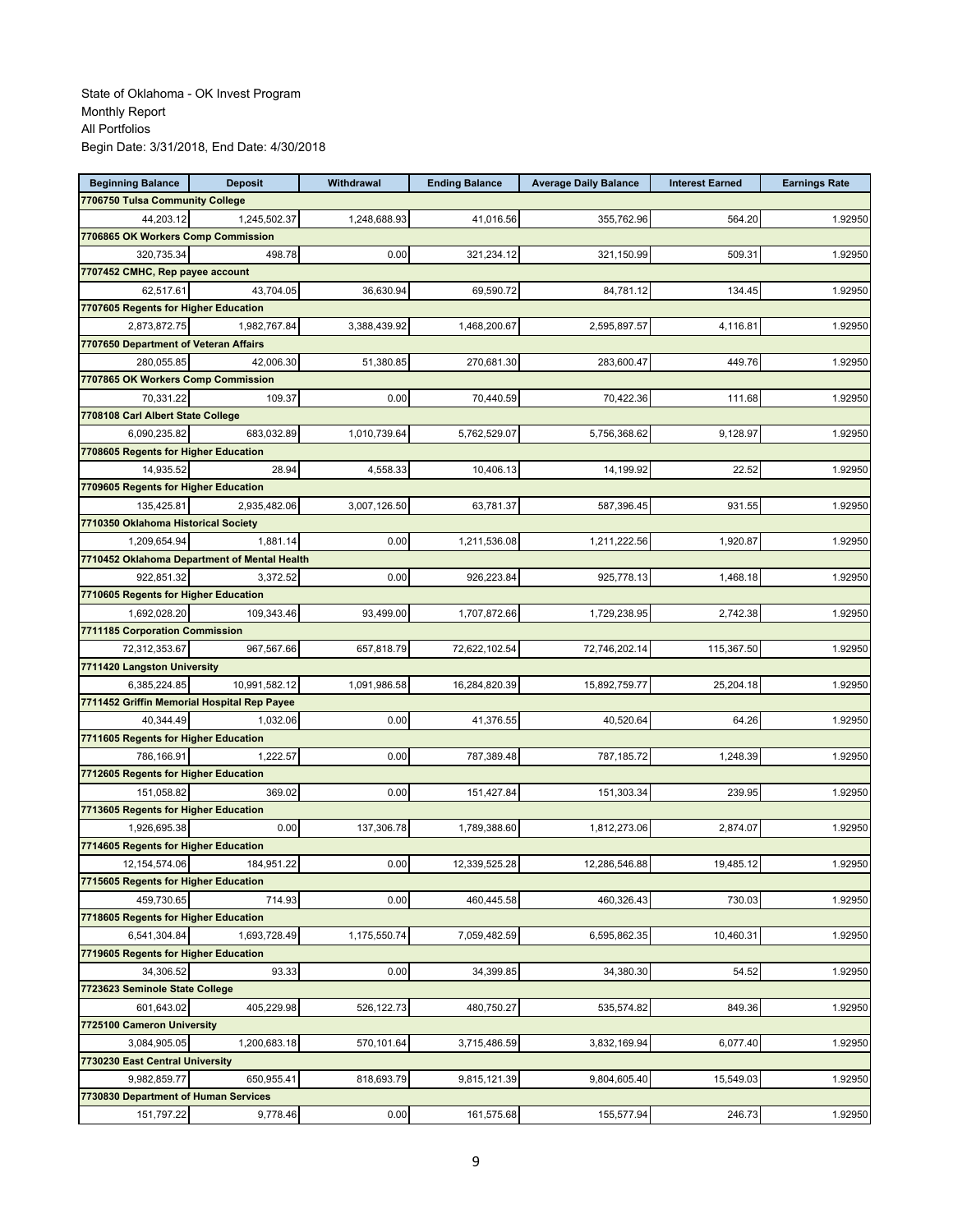| <b>Beginning Balance</b>                       | <b>Deposit</b>                                 | Withdrawal   | <b>Ending Balance</b> | <b>Average Daily Balance</b> | <b>Interest Earned</b> | <b>Earnings Rate</b> |
|------------------------------------------------|------------------------------------------------|--------------|-----------------------|------------------------------|------------------------|----------------------|
| 7740605 Regents for Higher Education           |                                                |              |                       |                              |                        |                      |
| 13,571,130.19                                  | 6,500,173.73                                   | 6,885,641.29 | 13,185,662.63         | 12,461,190.54                | 19,762.08              | 1.92950              |
| 7741241 Redlands Community College             |                                                |              |                       |                              |                        |                      |
| 857,524.00                                     | 299,219.99                                     | 167,407.64   | 989,336.35            | 986,578.57                   | 1,564.61               | 1.92950              |
| 7745605 Regents for Higher Education           |                                                |              |                       |                              |                        |                      |
| 3,877.28                                       | 235,843.21                                     | 1,000.00     | 238,720.49            | 168,749.96                   | 267.62                 | 1.92950              |
| 7747470 Murray State College                   |                                                |              |                       |                              |                        |                      |
| 4,177,063.55                                   | 0.00                                           | 686,460.33   | 3,490,603.22          | 3,787,643.95                 | 6,006.79               | 1.92950              |
| 7750350 Oklahoma Historical Society            |                                                |              |                       |                              |                        |                      |
| 832,365.74                                     | 1,319.70                                       | 24,050.16    | 809,635.28            | 819,655.32                   | 1,299.88               | 1.92950              |
| 7750531 Rose State College                     |                                                |              |                       |                              |                        |                      |
| 12,333,335.04                                  | 681,735.57                                     | 375,730.07   | 12,639,340.54         | 12,595,992.88                | 19,975.86              | 1.92950              |
| 7751485 Northeastern State University          |                                                |              |                       |                              |                        |                      |
| 15,877,473.92                                  | 2,235,274.00                                   | 3,662,467.61 | 14,450,280.31         | 14,970,928.04                | 23,742.25              | 1.92950              |
| 7752485 Northeastern State University          |                                                |              |                       |                              |                        |                      |
| 2,515,054.64                                   | 3,918.54                                       | 1,037.76     | 2,517,935.42          | 2,518,095.58                 | 3,993.42               | 1.92950              |
|                                                | 7765665 Southwestern Oklahoma State University |              |                       |                              |                        |                      |
| 8,426,042.83                                   | 1,902,416.63                                   | 1,149,631.76 | 9,178,827.70          | 9,234,354.40                 | 14,644.67              | 1.92950              |
| 7790041 Western Oklahoma State University      |                                                |              |                       |                              |                        |                      |
| 71,297.60                                      | 65.23                                          | 52,759.36    | 18,603.47             | 41,338.29                    | 65.56                  | 1.92950              |
| 7790120 University of Central Oklahoma         |                                                |              |                       |                              |                        |                      |
| 1,869,879.72                                   | 947,194.61                                     | 802,882.66   | 2,014,191.67          | 1,433,682.41                 | 2,273.66               | 1.92950              |
| 7790230 East Central University                |                                                |              |                       |                              |                        |                      |
| 437,009.56                                     | 6,073.98                                       | 360,445.15   | 82,638.39             | 278,225.67                   | 441.24                 | 1.92950              |
| 7790241 Redlands Community College             |                                                |              |                       |                              |                        |                      |
| 43,661.17                                      | 116,265.34                                     | 56,919.18    | 103,007.33            | 69,576.98                    | 110.34                 | 1.92950              |
| 7790470 Murray State College                   |                                                |              |                       |                              |                        |                      |
| 28,809.02                                      | 114,915.46                                     | 117,686.50   | 26,037.98             | 55,473.31                    | 87.97                  | 1.92950              |
| 7790485 Northeastern State University          |                                                |              |                       |                              |                        |                      |
| 774,171.60                                     | 1,015,234.61                                   | 512,847.42   | 1,276,558.79          | 1,085,556.14                 | 1,721.57               | 1.92950              |
| 7790490 Northern Oklahoma College              |                                                |              |                       |                              |                        |                      |
| 525,460.80                                     | 214,542.10                                     | 212,683.07   | 527,319.83            | 564,419.55                   | 895.11                 | 1.92950              |
| 7790660 Southeastern State University          |                                                |              |                       |                              |                        |                      |
| 251,462.02                                     | 270,777.81                                     | 238,451.05   | 283,788.78            | 127,639.12                   | 202.42                 | 1.92950              |
| 7790665 Southwestern Oklahoma State University |                                                |              |                       |                              |                        |                      |
| 302,355.33                                     | 296,574.16                                     | 246,675.48   | 352,254.01            | 463,605.35                   | 735.23                 | 1.92950              |
| 7805370 OIFA                                   |                                                |              |                       |                              |                        |                      |
| 14,561.39                                      | 22.64                                          | 0.00         | 14,584.03             | 14,580.26                    | 23.12                  | 1.92950              |
| 7823740 OCIA 2008B Reserve Fund                |                                                |              |                       |                              |                        |                      |
| 637.60                                         | 0.99                                           | 0.00         | 638.59                | 638.43                       | 1.01                   | 1.92950              |
| 7845740 OCIA 2008A Sinking Fund                |                                                |              |                       |                              |                        |                      |
| 4,339.00                                       | 6.75                                           | 0.00         | 4,345.75              | 4,344.63                     | 6.89                   | 1.92950              |
| 7846740 OCIA 2008B Sinking Fund                |                                                |              |                       |                              |                        |                      |
| 2.308.94                                       | 3.59                                           | 0.00         | 2,312.53              | 2,311.93                     | 3.67                   | 1.92950              |
| 7847740 OSF Building Project Fund              |                                                |              |                       |                              |                        |                      |
| 3,588,359.17                                   | 5,580.29                                       | 0.00         | 3,593,939.46          | 3,593,009.41                 | 5,698.12               | 1.92950              |
| 7848740 OSF Building Project Fund              |                                                |              |                       |                              |                        |                      |
| 26,668.89                                      | 41.47                                          | 0.00         | 26,710.36             | 26,703.45                    | 42.35                  | 1.92950              |
| 7849740 OCIA 2009A Sinking Fund                |                                                |              |                       |                              |                        |                      |
| 1,429,095.81                                   | 2,037.14                                       | 0.00         | 1,431,132.95          | 1,430,793.43                 | 2,269.08               | 1.92950              |
| 7850740 OCIA                                   |                                                |              |                       |                              |                        |                      |
| 7,855,932.09                                   | 890,971.17                                     | 0.00         | 8,746,903.26          | 8,041,304.77                 | 12,752.63              | 1.92950              |